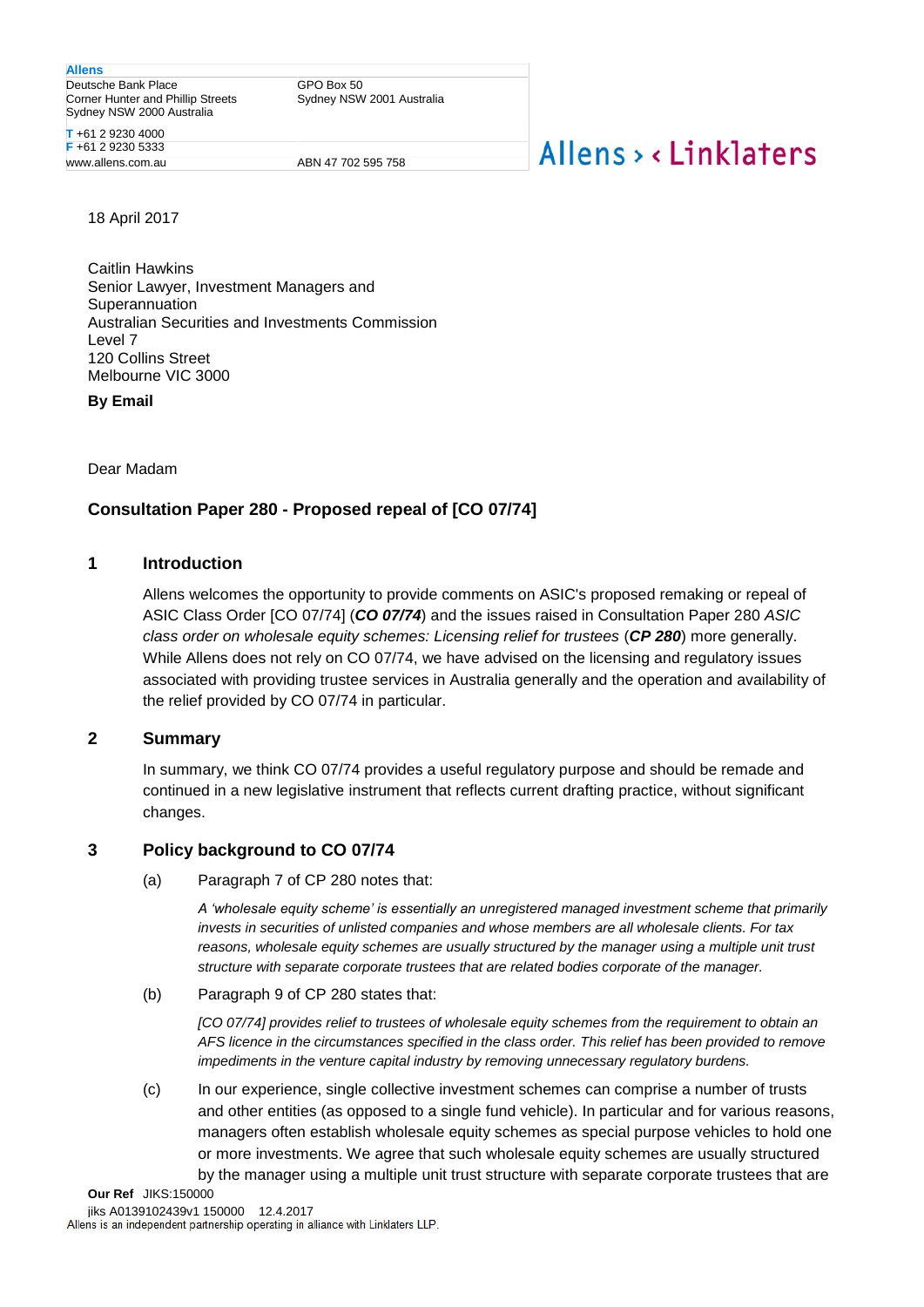related bodies corporate of the manager, and we submit that CO 07/74 has operated and continues to operate effectively to allow managers to structure their funds and investment arrangements in that way without the regulatory burden of the trustees requiring an Australian financial services licence to provide dealing and custodial or depository services, and without the cost burden of appointing a third-party, licensed trustee.

### **4 Scope and practical use of CO 07/74**

- (a) As CP 280 notes, absent the availability of the relief provided under CO 07/74, Part 7.6 of the Corporations Act 2001 (Cth) (the *Corporations Act*) is likely to require a trustee of a wholesale equity scheme to hold an Australian financial services licence (*AFSL*) to provide 'wholesale equity financial services' by:
	- (i) dealing in investment products that form part of the trust property of the wholesale equity scheme; and
	- (ii) providing a custodial or depository service in relation to the investment products of the scheme.
- (b) For a trustee to rely on CO 07/74, the relevant wholesale equity scheme must effectively be operated by the manager, which:
	- (i) is a related body corporate of the trustee;
	- (ii) holds an appropriate AFSL; and
	- (iii) takes responsibility for the operation of the scheme.
- (c) The relief provided by CO 07/74 is limited in scope in terms of the:
	- (i) financial services to which it applies;
	- (ii) schemes to which it applies, in terms of both the investors (wholesale only) and the underlying assets; and
	- (iii) requirement that a trustee seeking to rely on the relief must have a related body corporate which holds an AFSL authorising it to provide the wholesale equity financial services and which accepts responsibility for the financial services provided by the trustee in respect of the relevant wholesale equity scheme.

### **5 Policy**

### **5.1 Impact of repeal**

- (a) In our view, the repeal of CO 07/74 could adversely affect the ability of Australian managers who hold an AFSL to make use of wholesale equity schemes within their fund or investment structures.
- (b) As AISC notes at paragraph 8 of its Regulatory Guide 192 *Licensing: Wholesale equity venture capital schemes* (*RG 192*), although Chapter 7 of the Corporations Act accommodates a limited form of group licensing, it is unlikely that the trustee of a wholesale equity scheme would be able to rely on its related body corporate's AFSL in relation to the provision of financial services in respect of those schemes. We also consider there to be a risk that the provision of custodial or depository services to beneficiaries of a trust is a service which is fundamentally personal to the trustee, in which case it may not be a service which a trustee can provide on behalf or as the representative of another entity.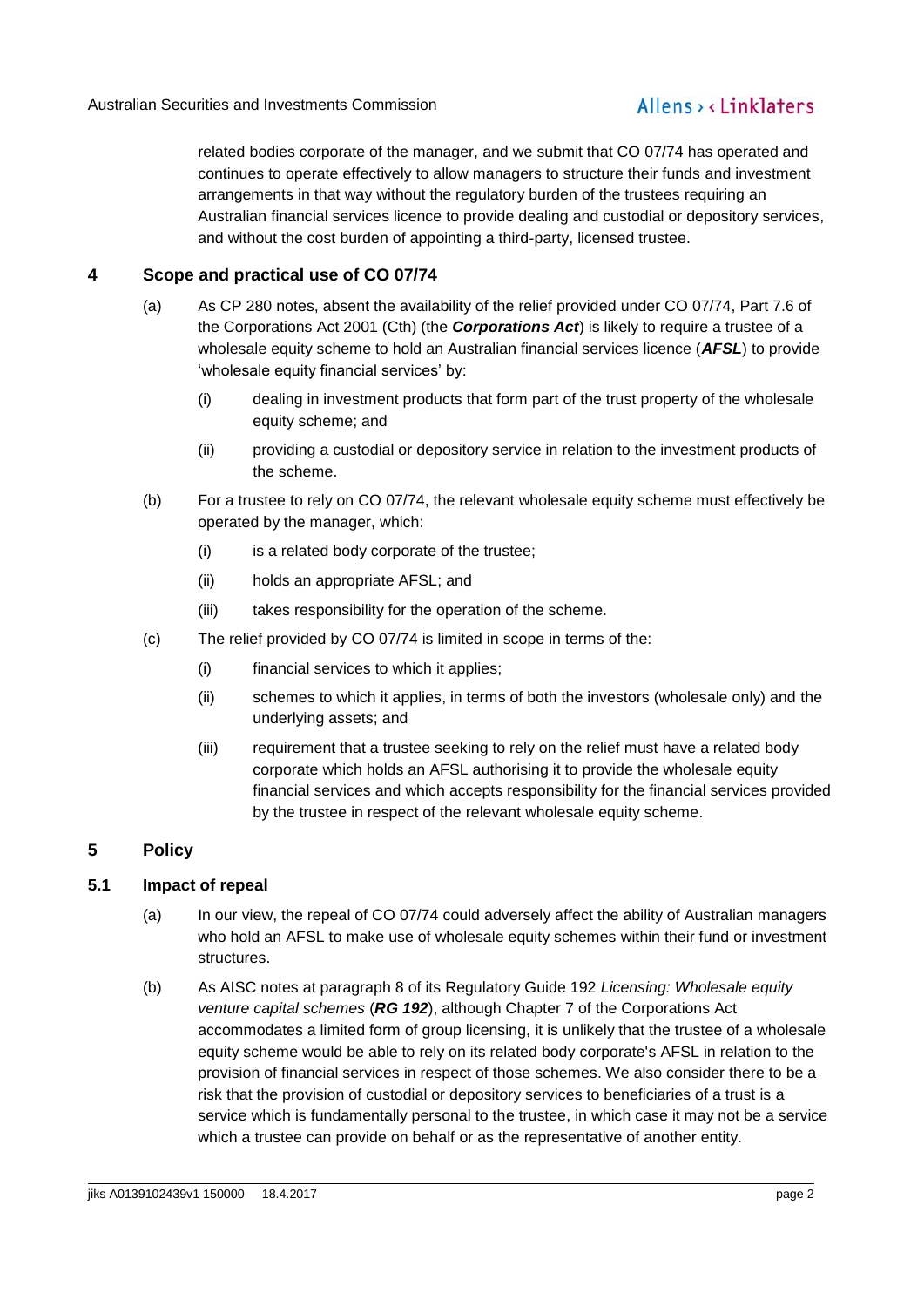## Allens, linklaters

- (c) In our view, if CO 07/74 is repealed, managers seeking to use wholesale equity schemes will be faced with two options:
	- (i) the added cost and administrative burden of appointing appropriately-licensed thirdparty trustees; or
	- (ii) ensuring that each related body corporate trustee of a wholesale equity scheme holds an appropriate AFSL (which ASIC has noted at paragraph 7 of RG 192 would impose a disproportionate cost burden on schemes),

with the added cost in each case likely to be borne by the third-party investors.

### <span id="page-2-0"></span>**5.2 Policy balance**

We submit that, in policy terms, CO 07/74 strikes an appropriate balance between, on the one hand, ensuring that financial services are provided only by or under the supervision of persons with appropriate AFSLs and, on the other, facilitating the use of wholesale equity schemes by managers for the benefit of their investors without subjecting the parties to undue cost and regulatory burden. In particular:

- (a) the relief is limited to the provision of wholesale equity financial services (as defined in CO 07/74), which it would not be possible for an unlicensed trustee to provide other than in reliance on the relief afforded by CO 07/74;
- (b) reliance on CO 07/74 requires a trustee to have a related body corporate with an AFSL authorising it to provide wholesale equity financial services with certain conditions, including that:
	- (i) the licensee must, as far as possible, comply with the Corporations Act as if the trustee were providing the services as the licensee's authorised representative; and
	- (ii) the licensee must have in place a deed poll for the benefit of and indemnifying the scheme members in relation to liability arising as a result of the trustee providing the services,

and in our view these conditions protect scheme members by ensuring that the regulatory and liability consequences that apply are equivalent to those which would apply if the services were instead provided by a licensee; and

(c) the relief only applies to schemes which have only wholesale clients as investors, who are well placed to look after their own interests. In this regard, we observe that, generally, wholesale clients who contemplate the acquisition of interests in wholesale equity schemes or an investment in collective investment schemes are in advised by financial, legal and asset-specific experts, as required.

### **6 Consultation process**

- (d) We have, in part, made this submission because we are concerned that many of those potentially affected will not themselves write to ASIC. This is not due to lack of interest on their part but simply the fact that those relying upon CO 07/74 (or who have relied upon it in the past) may not become aware of CP 280.
- (e) Paragraph 23 of CP 280 suggests that ASIC will repeal CO 07/74 if responses received to the consultation confirm that the number of entities currently relying on and meeting the conditions of the relief are at such a low level that the relief is not warranted. Given that those relying upon CO 07/74 (or who have relied upon it in the past) may not become aware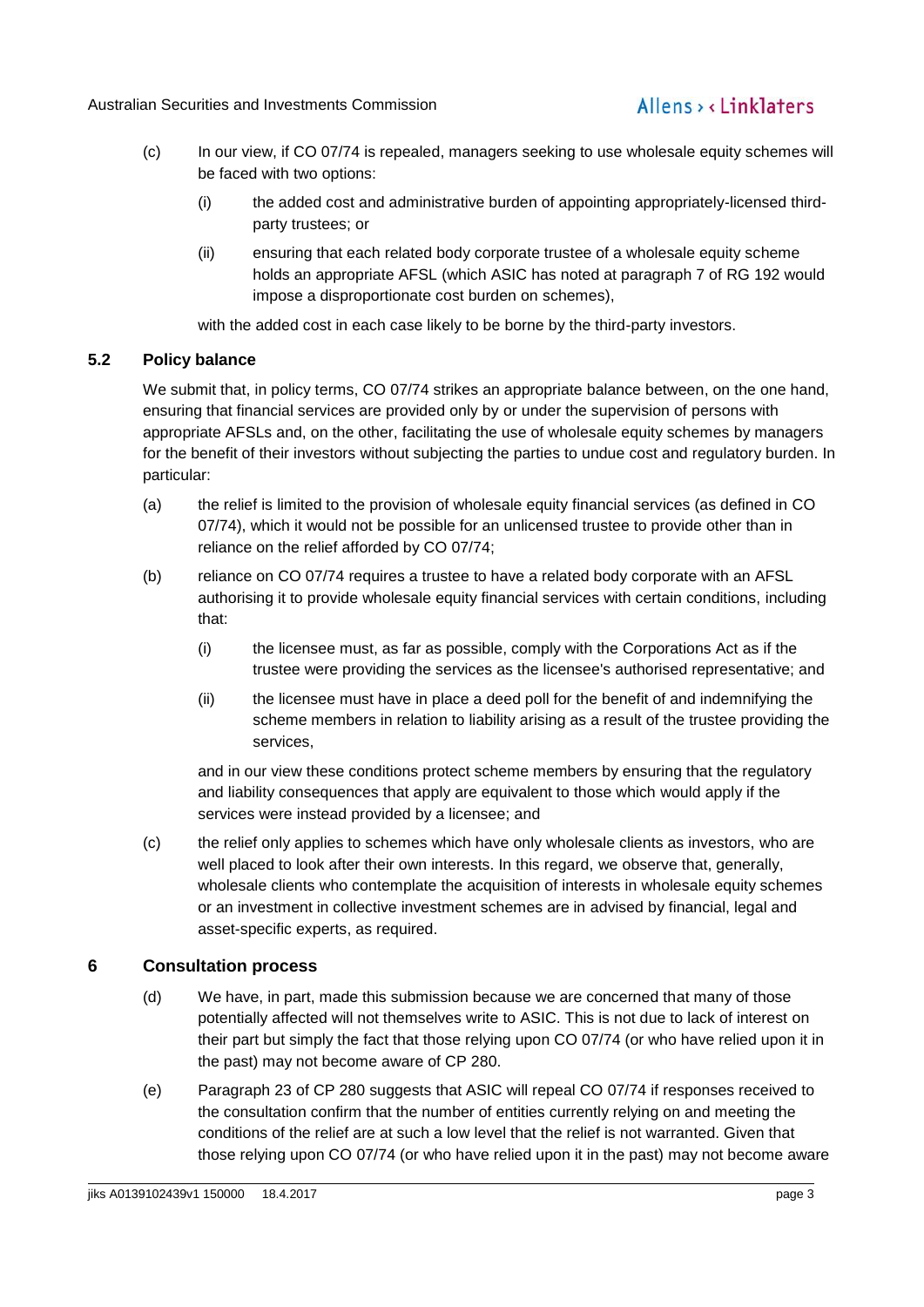Australian Securities and Investments Commission

### Allens > < Linklaters

of CP 280, we submit that ASIC should not repeal CO 07/74 based solely upon a small number of responses.

We have set out our responses to CP 280 in the annexed schedule. If you have any questions about our submission or would like to discuss any aspect of it, please contact us.

Yours sincerely

**Marc Kemp**

Partner Allens Marc.Kemp@allens.com.au T +61 2 9230 4991

**James Kanabar** Senior Overseas Practitioner Allens James.Kanabar@allens.com.au T +61 2 9230 4130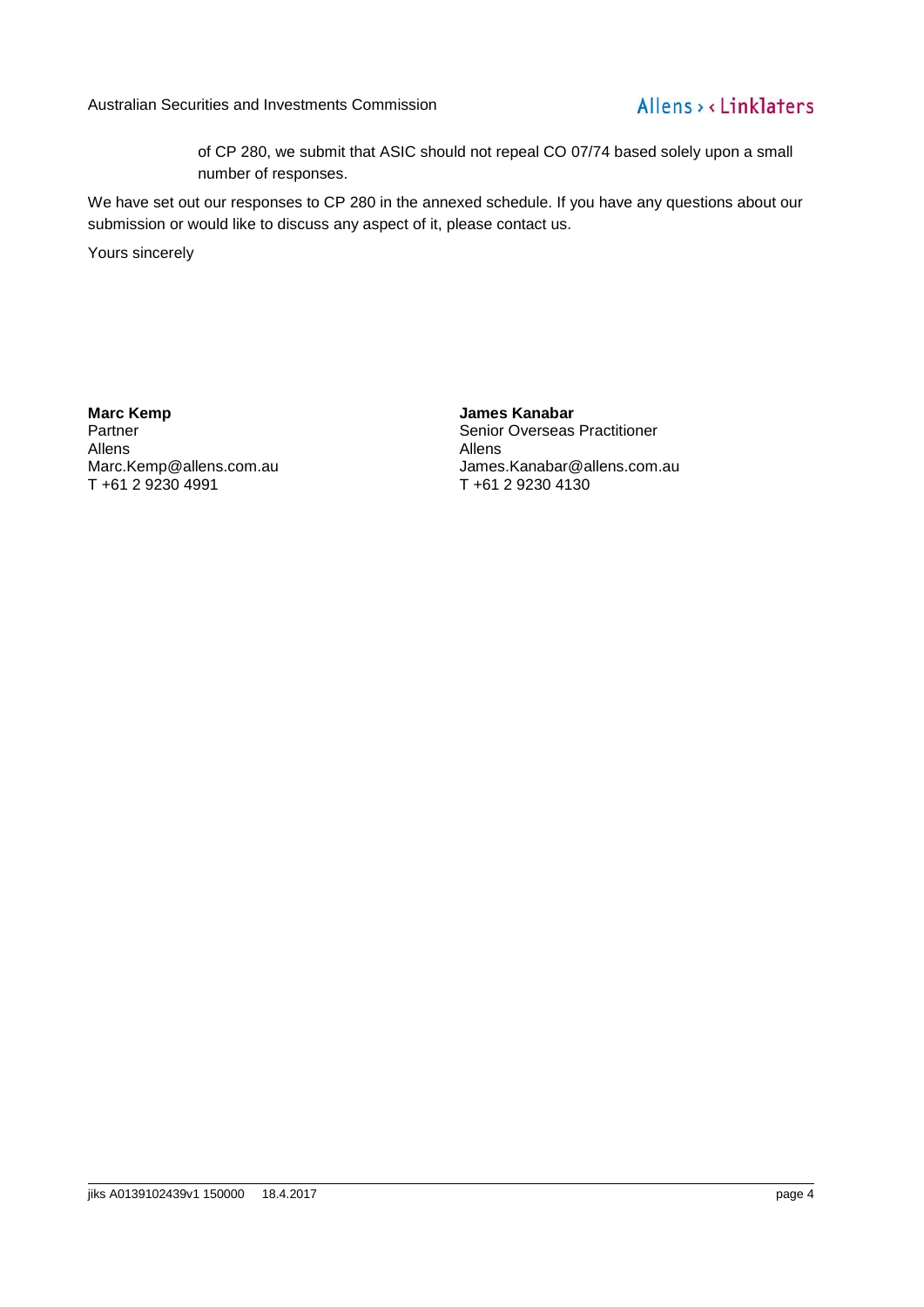### **Schedule 1 – Questions in CP 280**

### **B1Q1. Do you consider that [CO 07/74] is currently operating effectively and efficiently? Please give reasons for your view.**

Yes.

The relief provided by CO 07/74 is of significant benefit to managers seeking to establish wholesale equity schemes as part of an overall fund or investment-holding structure, without necessitating the appointment of a third-party trustee or requiring the manager to incur the undue cost and regulatory burden of ensuring that each related body corporate which is appointed as trustee has an appropriate AFSL.

As discussed in detail at paragraph [5.2](#page-2-0) of our cover letter, in our view CO 07/74 strikes an appropriate balance between, on the one hand, ensuring that financial services are provided only by or under the supervision of appropriately-licensed persons and, on the other, facilitating the use of wholesale equity schemes by managers for the benefit of their investors without subjecting the parties to undue cost and regulatory burden

### **B1Q2. Do you see any regulatory impacts or costs associated with amending the relief to align it with [CO 13/760], [CO 13/761] and [CO 13/1410]? Please provide reasons for your view and details of costs.**

Allens does not rely upon CO 07/74 and is therefore not best placed to provide a response to this question. However, based on our experience advising clients:

- (a) on the basis that entities relying on the relief under CO 07/74 are often special purpose vehicles which would struggle to satisfy the net tangible assets requirements, we agree with ASIC's proposal that those requirements should not apply to persons seeking to rely upon the amended relief; and
- (b) CO 07/74 provides relief to unlicensed trustees on the basis that a licensed related body corporate treats the assets, liabilities, cash inflows and cash outflows of the trustee as though they were included in the assets, liabilities, cash inflows and cash outflows of the licensee. Given the requirements of [CO 13/760], [CO 13/761] and [CO 13/1410] already apply to the licensed related body corporate of any entity seeking to rely upon the amended relief, we query the need for those requirements to also apply to the unlicensed trustee.
- **B1Q3. Do you consider that the transitional provisions will provide sufficient time to meet the new financial and custody requirements? Please provide details about the steps that will need to be taken to meet these requirements and an estimate of the timeframe required to complete these steps.**

Allens does not rely upon CO 07/74 and is therefore not best placed to respond to this question.

**B1Q4. Do you see any regulatory impacts or costs associated with making any necessary changes to ASIC's systems to ensure our registers reflect the trustees and wholesale equity schemes relying on the relief and their compliance with the conditions of relief? Please provide reasons for your view and details of costs.** 

We do not have a view on this question, save for our comments on the proposed conditions of the amended relief, which appear elsewhere in this Schedule.